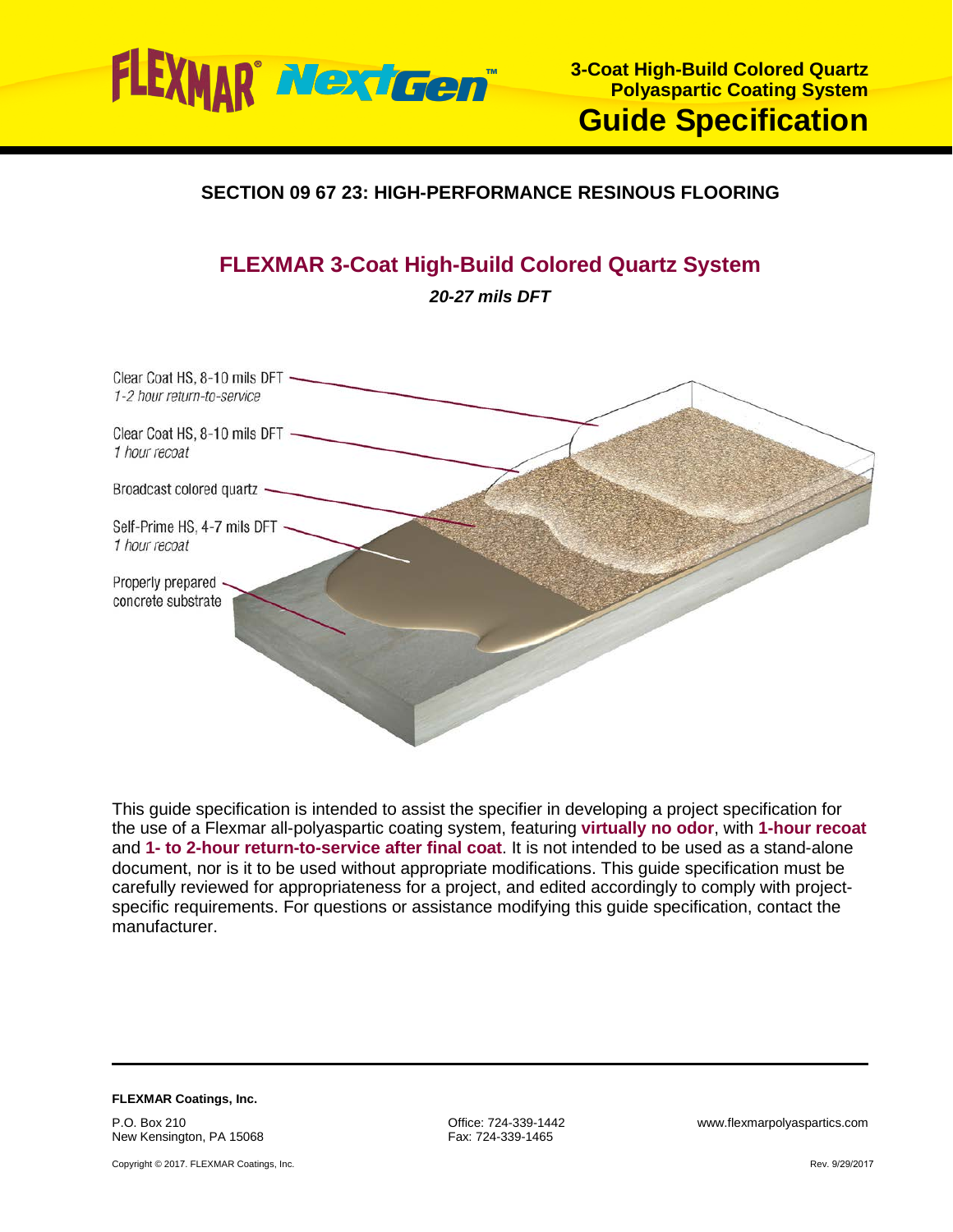

**Page 2**

## **PART 1 - GENERAL**

## **1.1 RELATED DOCUMENTS**

A. Drawings and general provisions of the Contract, including General and Supplementary Conditions and Division 01 Specification Sections, apply to this Section.

## **1.2 SUMMARY**

A. Application of 0-VOC, three-coat high-build colored quartz polyaspartic coating system.

## **1.3 ACTION SUBMITTALS**

- A. Product Data: Submit manufacturer's technical data, application instructions, and recommendations for each polyaspartic floor coating component required.
- B. LEED Submittals:
	- 1. Product Data for Credit IEQ 4.2: For liquid-applied flooring components, documentation including printed statement of VOC content.
	- 2. Laboratory Test Reports for Credit IEQ 4: For flooring systems, documentation indicating that products comply with the testing and product requirements of the California Department of Health Services' "Standard Practice for the Testing of Volatile Organic Emissions from Various Sources Using Small-Scale Environmental Chambers."
- C. Samples for Initial Selection: Submit manufacturer's color charts showing full range of color selection for each type of exposed finish required.
- D. Samples for Verification: For each polyaspartic floor coating system required, submit 6-in.<sup>2</sup> (150-mm<sup>2</sup>) samples applied to a rigid backing to demonstrate color, texture, and finish of polyaspartic floor coatings systems.

## **1.4 INFORMATION SUBMITTALS**

- A. Applicator Certificate: Submit official certificate indicating applicator's successful completion of manufacturer's training program.
- B. Material Certificates: Submit official manufacturer certificate for each polyaspartic floor coating system component.
- C. Material Test Reports: Submit polyaspartic floor coating system test report.

## **1.5 CLOSEOUT SUBMITTALS**

- A. Maintenance Data: Submit manufacturer's care, cleaning, and maintenance guide to include in maintenance manuals.
- B. Warranty: Submit manufacturer's product warranty.

P.O. Box 210 New Kensington, PA 15068 Fax: 724-339-1465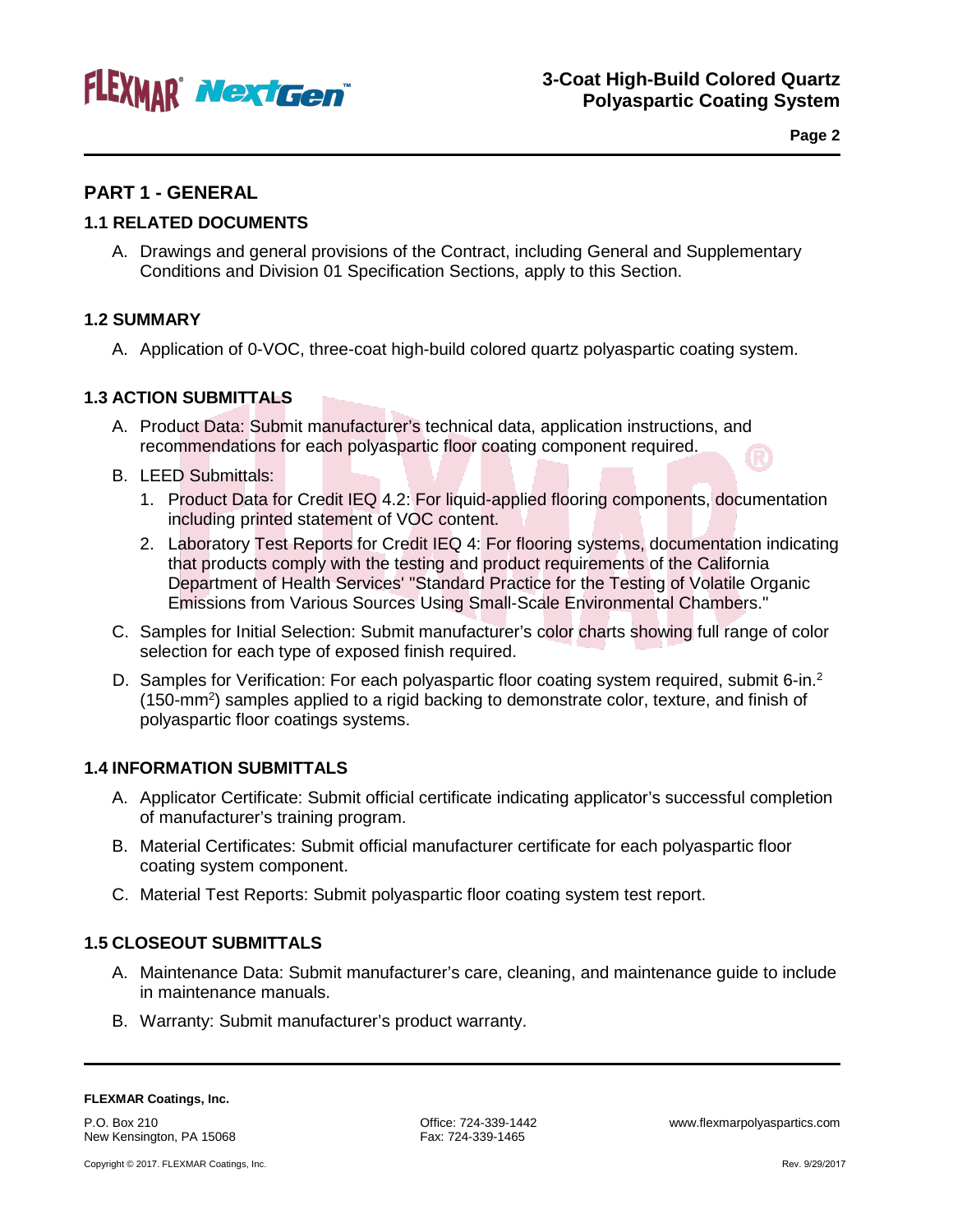

**Page 3**

## **1.6 QUALITY ASSURANCE**

- A. Applicator Qualifications: An applicator who has successfully completed manufacturer's training program for the application of specified polyaspartic floor coatings systems, and is currently an authorized applicator of manufacturer's coatings systems.
- B. Source Limitations: Obtain primary polyaspartic floor coating system materials, including primers, resins, hardening agents, grouting coats, and topcoats, from single source from single manufacturer. Provide secondary materials, including patching and fill material, joint sealant, and repair materials, of type and from source recommended by manufacturer of primary materials.
- C. Mockups: Apply mockups to verify selections made under sample submittals, and to demonstrate aesthetic effects and set quality standards for materials and execution.
	- 1. Apply full-thickness mockups on 48-in.<sup>2</sup> (1,200-mm<sup>2</sup>) floor area selected by the Architect, Engineer, or Design Professional.
		- a. Include a 48-in. (1,200-mm) length of integral cove base with inside **[and outside]** corner, if specified by the Architect, Engineer, or Design Professional.
	- 2. Simulate finished lighting conditions for Architect's, Engineer's, or Design Professional's review of mockups.
	- 3. Approved mockups may become part of the completed work if undisturbed at time of Substantial Completion.

## **1.7 DELIVERY, STORAGE, AND HANDLING**

- A. Deliver and store materials in manufacturer's original, undamaged packages and containers, with seals unbroken, bearing manufacturer's labels indicating brand name and directions for storage and mixing with other components.
- B. Store in clean, dry, protected location at normal room temperature, according to manufacturer's requirements.

## **1.8 PROJECT CONDITIONS**

- A. Environmental Conditions: Comply with manufacturer's written instructions for substrate temperature, ambient temperature, moisture, ventilation, and other conditions affecting polyaspartic floor coatings system application.
- B. Lighting: Provide permanent lighting or, if permanent lighting is not in place, simulate permanent lighting conditions during polyaspartic floor coating system application.
- C. Close spaces to traffic during polyaspartic floor coating system application, and for not less than 24 hours after application, unless manufacturer recommends a longer period.

**FLEXMAR Coatings, Inc.** P.O. Box 210 New Kensington, PA 15068

Fax: 724-339-1465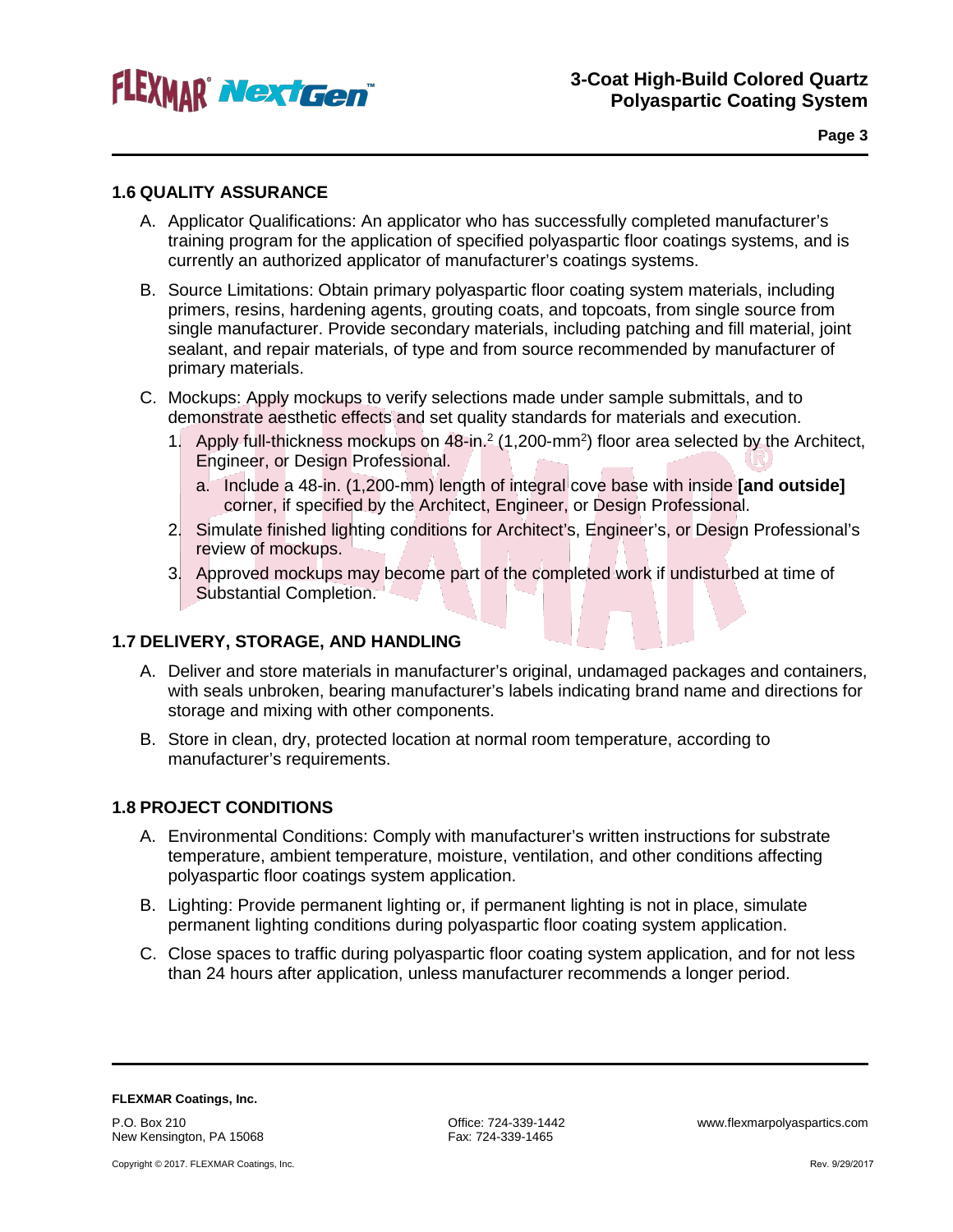

**Page 4**

## **1.9 WARRANTY**

A. Manufacturer's standard **[10-year residential] [5-year commercial]** warranty against product defects for original owner.

## **PART 2 - PROUCTS**

## **2.1 MANUFACTURERS**

- A. Basis-of-Design Product: Subject to compliance with requirements, provide Flexmar Coatings, Inc. named product or comparable product by one of the following:
	- 1. **[Insert manufacturer's name]**.

## **2.2 MATERIALS**

- A. Abrasion, impact-, and chemical-resistant, high-performance, quartz-filled, polyasparticaliphatic-polyurea-based, monolithic floor surfacing designed to produce a seamless floor **[and integral cove base]**.
	- 1. Basis-of-Design Product: Subject to compliance with requirements, provide FLEXMAR Coatings Three-Coat High-Build Colored Quartz System with "Self-Prime HS" pigmented polyaspartic coating with monolithic quartz broadcast and two coats of "Clear Coat HS" clear polyaspartic sealer for high-performance floor coatings system, or comparable product by one of the following:

## a. **[Insert manufacturer's name]**.

- B. System Characteristics:
	- 1. Color and Pattern **[As selected by Architect, Engineer, or Design Professional] [As indicated by product designation listed above] [Match Architect's, Engineer's, or Design Professional's sample].**
	- 2. Wearing Surface: **[Textured for slip resistance] [Orange-peel texture] [Smooth] [Manufacturer's standard wearing surface]** as shown by sample.
	- 3. Overall System Thickness: 20 to 27 mils DFT.
	- 4. Dry Time: 1- to 2-hour return-to-service after final coat; 1-hour recoat between coats.
- C. Body Coats: Flexmar Coatings Self-Prime HS pigmented polyaspartic coating.
	- 1. Resin: Polyaspartic aliphatic polyurea.
	- 2. Formulation Description: High solids.
	- 3. VOC Content: 0 VOC, virtually no odor.
	- 4. Application Method: Roller, squeegee, or magic trowel.
	- 5. Thickness of Coats: 4 to 7 mils DFT.
	- 6. Number of Coats: One.
	- 7. Aggregates: **[Manufacturer's standard] [Colored quartz (ceramic-coated silica)]**.

#### **FLEXMAR Coatings, Inc.**

P.O. Box 210 New Kensington, PA 15068 Office: 724-339-1442 www.flexmarpolyaspartics.com Fax: 724-339-1465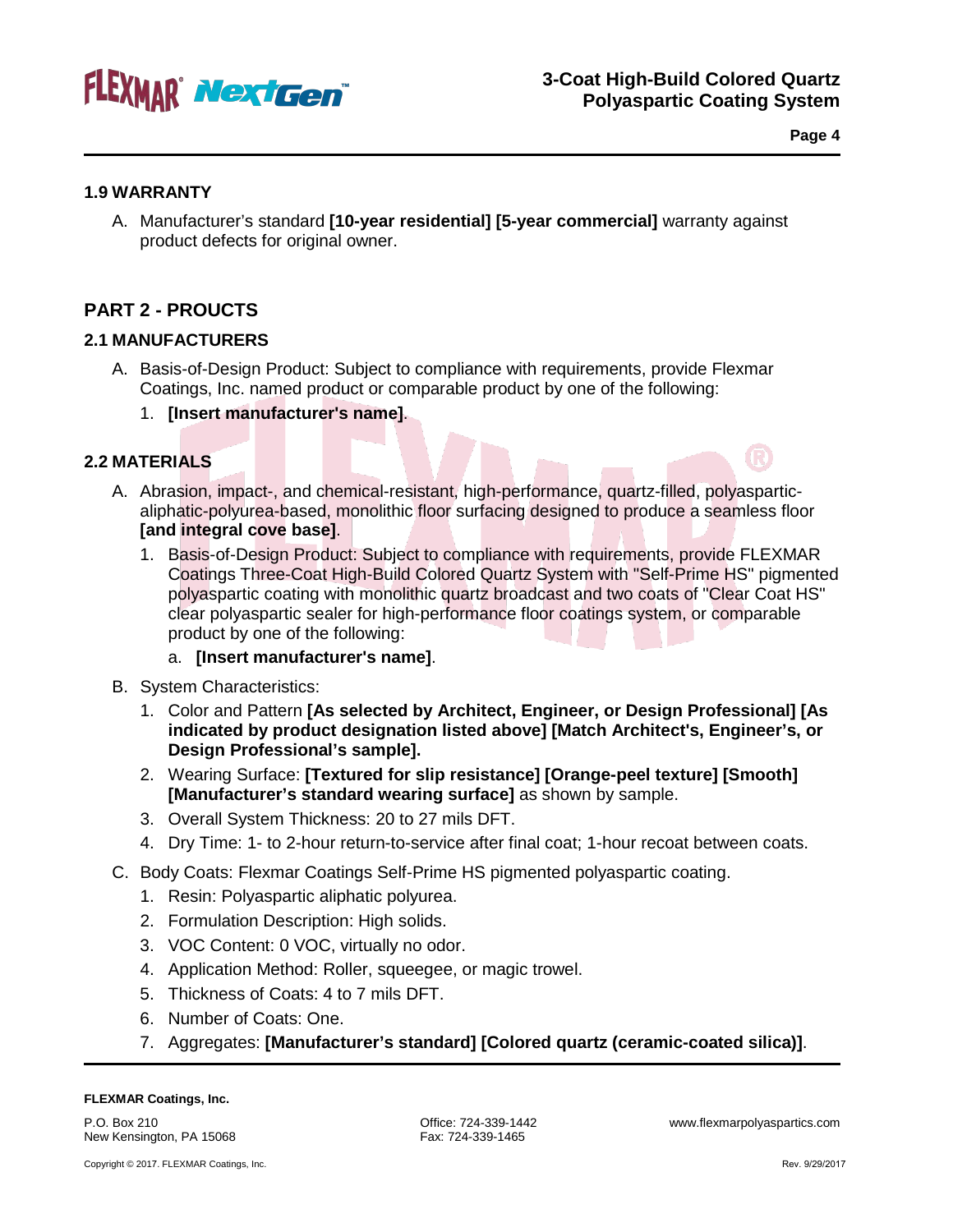

- D. Topcoat: Flexmar Coatings Clear Coat HS clear polyaspartic sealer, 2 coats.
	- 1. Resin: Polyaspartic aliphatic polyurea.
	- 2. Formulation Description: High solids.
	- 3. VOC Content: 0 VOC, virtually no odor.
	- 4. Type: Clear.
	- 5. Finish: Gloss.
	- 6. Number of Coats: Two.
	- 7. Thickness:
		- a. 1<sup>st</sup> Clear Coat: 8 to 10 mils DFT.
		- b. 2<sup>nd</sup> Clear Coat: 8 to 10 mils DFT.
- E. System Physical Properties: Provide polyaspartic floor coating system with the following minimum physical property requirements when tested according to test methods indicated:
	- 1. Adhesion to Concrete: 300 psi (2068 kPa) concrete cohesive failure per ASTM-D 4541 Elcometer.
	- 2. Tensile Strength: 4,500 psi (31,026 kPa) per ASTM-D 412.
	- 3. Falling Sand Abrasion Resistance: ASTM-D 968. Clear Coat: 32 quarts (30 liters) sand/dry mil. Color Coat: 40 quarts (38 liters) sand/dry mil.
	- 4. Taber Abrasion: 0.34-0.43 grain (22-28 mg) weight loss per ASTM-D 4060, CS-17 wheel, 35.3 oz (1,000 g) load, 1,000 rev.
	- 5. Flexibility Mandrel Bend: No cracking or peeling, per ASTM-D 522, ⅛ in. (3.2 mm).
	- 6. Impact: 160/160 in.-lb direct/reverse, no cracking per ASTM-D 2794.
	- 7. Hardness: 77 Shore D per ASTM-D 2240.
	- 8. Flammability: Self-extinguishing per ASTM-D 635.
- F. System Chemical Resistance: Test specimens of cured polyaspartic floor coatings systems are unaffected when tested according to manufacturer's Chemical Resistance Chart per ASTM-D 1308 spot testing.

## **PART 3 – EXECUTION**

## **3.1 PREPARATION**

A. General: Prepare and clean substrates according to manufacturer's written instructions for substrate indicated. Provide clean, dry substrate for application.

**FLEXMAR Coatings, Inc.**

P.O. Box 210 New Kensington, PA 15068

Copyright © 2017 FLEXMAR Coatings, Inc.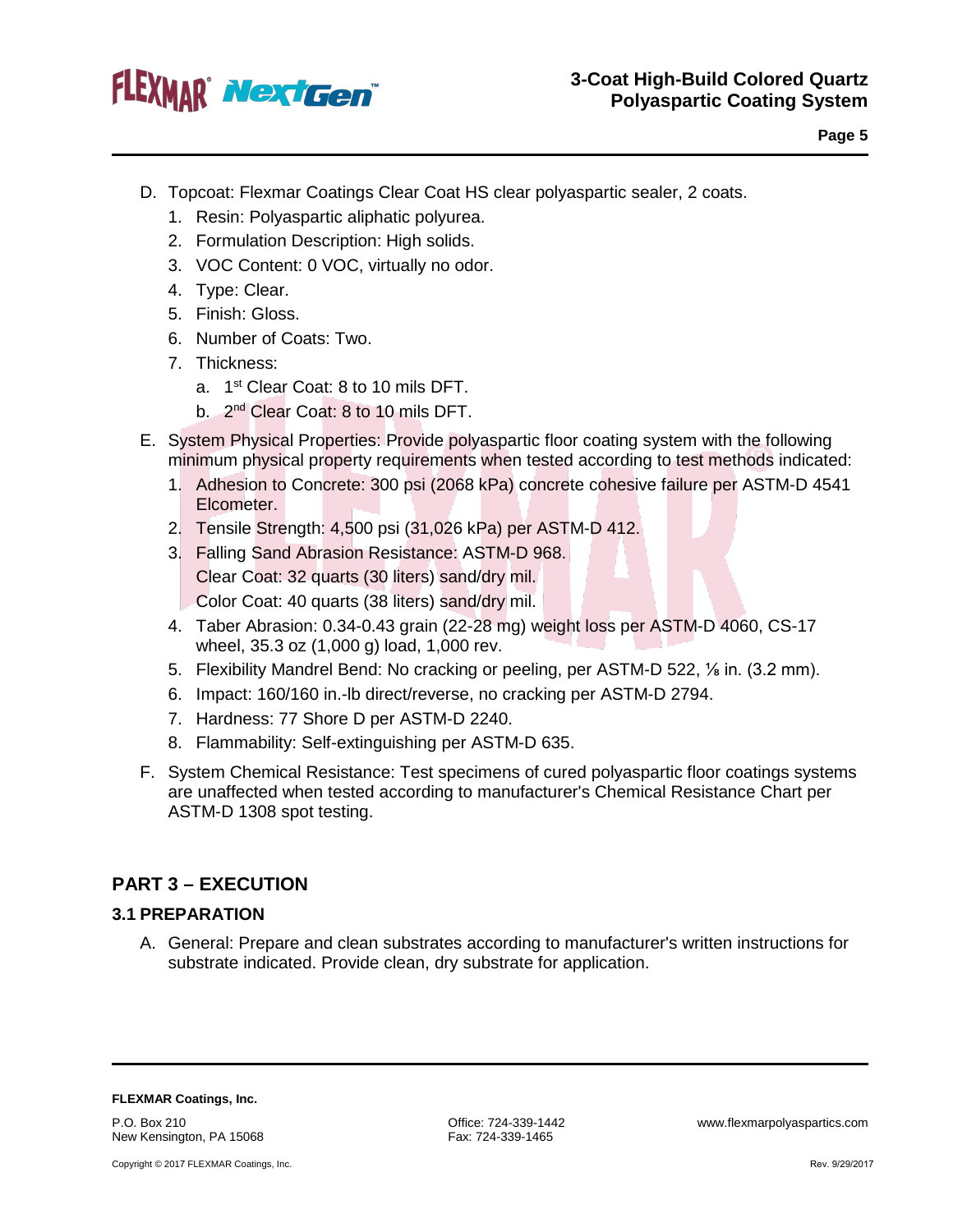

- B. Concrete Substrates: Provide sound concrete surfaces free of laitance, glaze, efflorescence, curing compounds, form-release agents, dust, dirt, grease, oil, and other contaminants incompatible with polyaspartic floor coatings.
	- 1. Roughen concrete substrates as follows:
		- a. Grind surfaces with an apparatus that abrades the concrete surface to a profile as specified by system application guide.
	- 2. Repair damaged and deteriorated concrete according to polyaspartic floor coating manufacturer's written instructions.
	- 3. Verify that concrete substrates are dry and moisture-vapor emissions are within acceptable levels according to manufacturer's written instructions.
		- a. Perform anhydrous calcium chloride test, ASTM-F 1869. Proceed with application of polyaspartic floor coating only after substrates have maximum moisture-vaporemission rate of **[3 lb of water/1000 ft.2 (1.36 kg of water/92.9 m2 )]** of slab area in 24 hours.
		- b. Perform plastic sheet test, ASTM-D 4263. Proceed with application only after testing indicates absence of moisture in substrates.
		- c. Perform relative humidity test using in situ probes, ASTM-F 2170. Proceed with installation only after substrates have a maximum **[75]** percent relative humidity level measurement.
	- 4. Alkalinity and Adhesion Testing: Verify that concrete substrates have pH within acceptable range. Perform tests recommended by manufacturer. Proceed with application only after substrates pass testing.
- C. Polyaspartic Materials: Mix components and prepare materials according to manufacturer's written instructions.
- D. Use patching and fill material to fill holes and depressions in substrates according to manufacturer's written instructions.
- E. Treat control joints and other nonmoving substrate cracks to prevent cracks from reflecting through polyaspartic floor coating according to manufacturer's written instructions.

## **3.2 APPLICATION**

- A. General: Apply components of polyaspartic floor coating system according to manufacturer's written instructions to produce a uniform, monolithic wearing surface of thickness indicated.
	- 1. Coordinate application of components to provide optimum adhesion of polyaspartic floor coating system to substrate, and optimum inter-coat adhesion.
	- 2. Cure polyaspartic floor coating system components according to manufacturer's written instructions. Prevent contamination during application and curing processes.
	- 3. At substrate expansion and isolation joints, comply with manufacturer's written instructions.

#### **FLEXMAR Coatings, Inc.**

P.O. Box 210 New Kensington, PA 15068

Copyright © 2017. FLEXMAR Coatings, Inc.

Fax: 724-339-1465